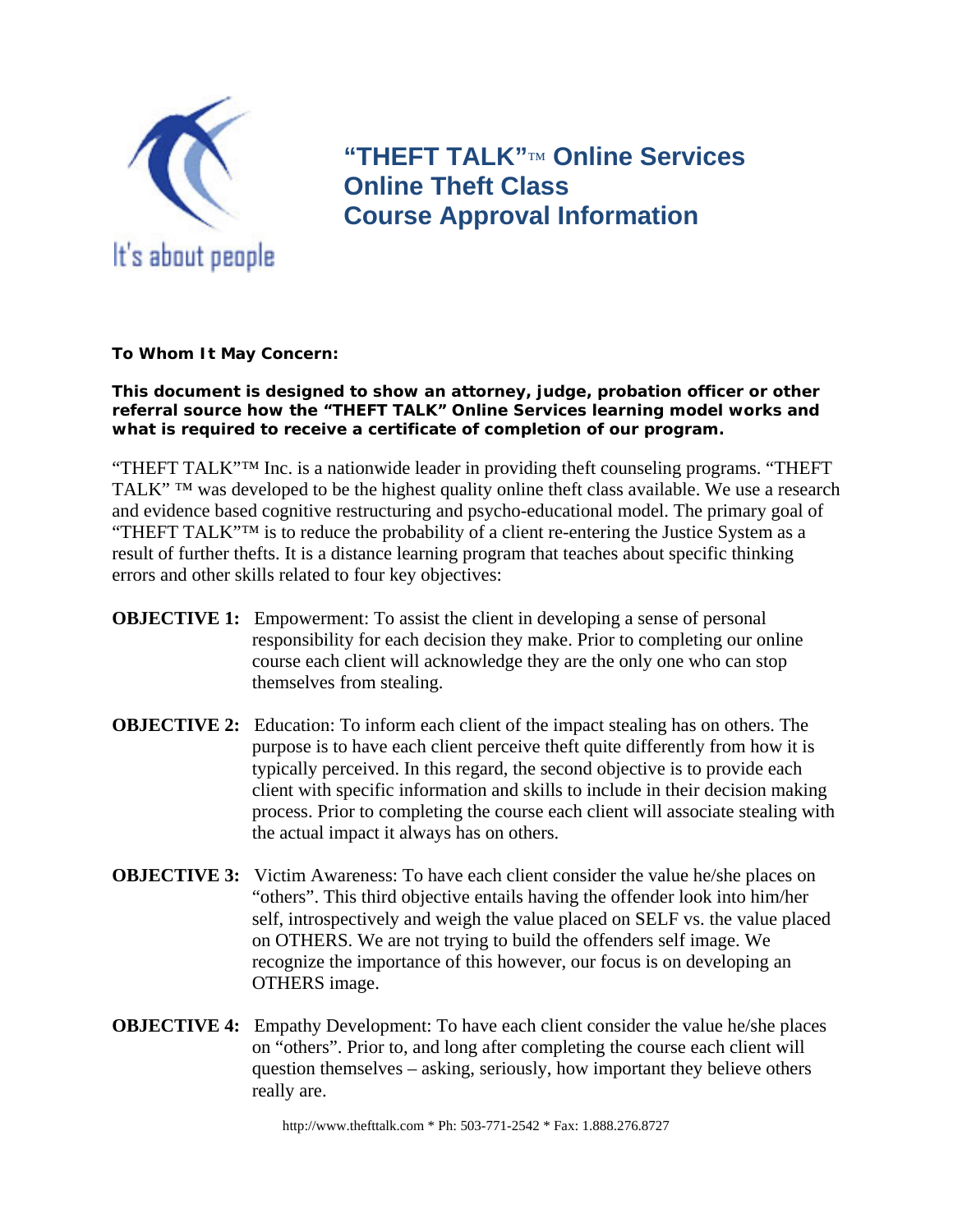This is an 8 hour curriculum (7 for juveniles) and contains several hundred pages of information. This class is delivered in the form of an online classroom, where videos, content, quizzes, multimedia presentations, and email exchanges are provided. This course is considered interactive and comprehensive. "THEFT TALK"™ Online Services is an evidence based program.

"THEFT TALK"™ Online Services was founded through the combined 43 years of experience of a counseling psychologist, parole officer, a juvenile probation officer, a college instructor and a justice system policy analyst. Each of these roles contributed greatly to the style, delivery and content of the work we do.

As you surely know, getting results with offenders is no easy task. We don't make ridiculous claims like a 95% success rate but we do know that we use best practices. "THEFT TALK"™ Online Services addresses victim issues, accountability and personal responsibility. Our approach is the most effective intervention - cognitive restructuring - and is based on the ground breaking work outlined in "The Psychology of Stealing" by Steven M. Houseworth, MA.

We know that of the thousands of clients who have gone through - and successfully completed this program, 86% do not re-offend within one year. Of equal or greater importance is that 84% do not re-offend after two years. This low attrition rate suggests to us that "if" the client "gets it", he really does "get it". We are proud of our work.

## **Students of this online theft class have certain responsibilities:**

- 1. All students are required to participate in class sessions. These sessions have both content, multi-media and quizzes within those sessions. In order for a student to progress to the next section of material, they must pass all prior quizzes. This ensures that each student learns the necessary information and is ready to review a new set of materials.
- 2. All sessions are timed. Students cannot simply click through pages and take the quizzes without comprehending the material. The program is set up for the average reader (150 words per minute) and written to the 5th grade level. Students are required to complete each session which mimics a live in person session.
- 3. To receive a certificate of completion, all students must pass each chapter as well as a final exam with a passing score of 80% or better. Unlike most live classes, we require competency of materials and believe that a final exam is a fair way to achieve this goal.
- 4. All students can print out a Certificate of Completion upon passing the Final Exam. Each certificate is provided with a verification number for authenticity.

## **Why is "THEFT TALK" Online Services Inc. a superior way of completing a theft class requirement?**